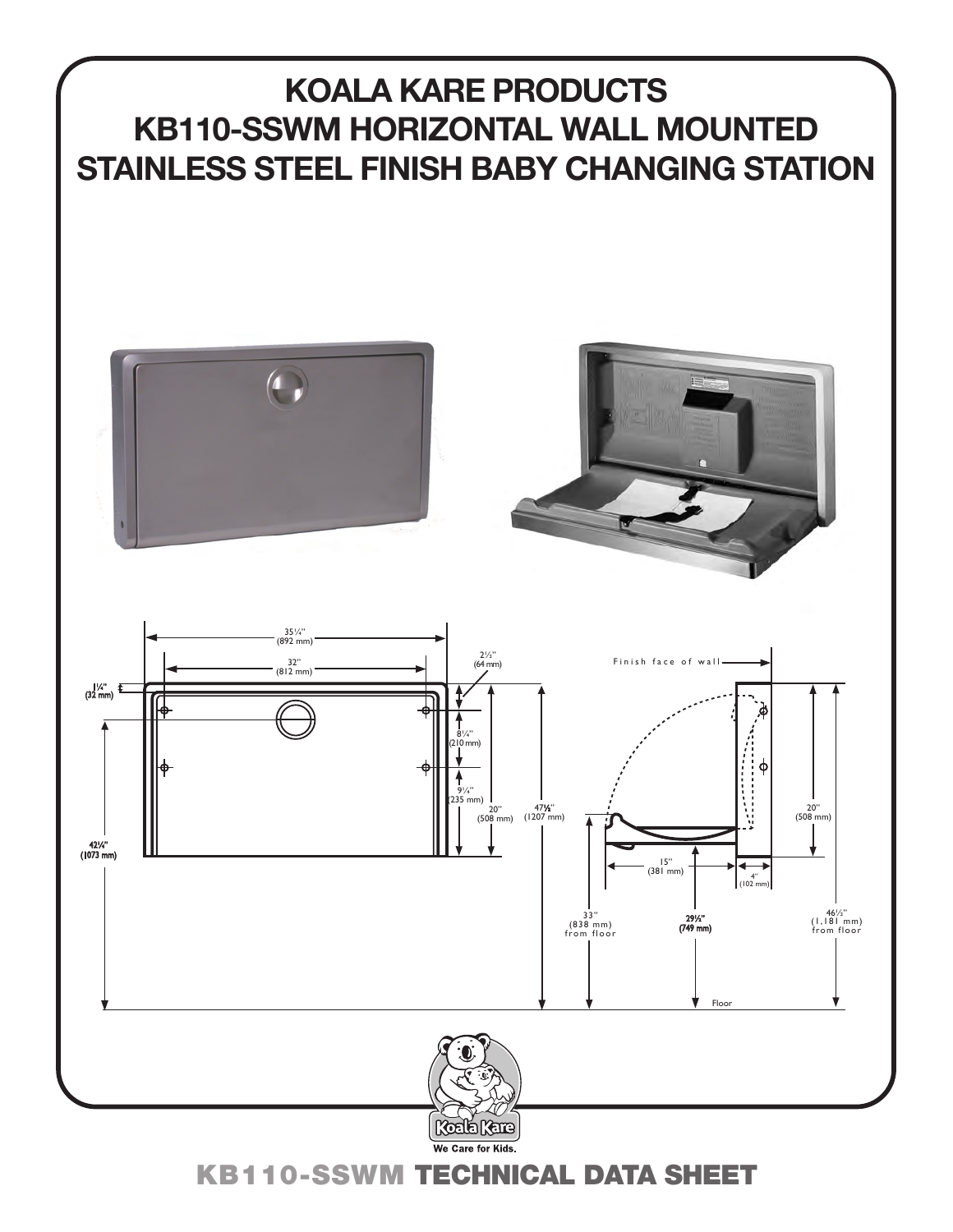## **MATERIALS:**

18 gauge, type 304 satin stainless steel exterior finish with blow molded high-density grey polyethylene with Microban® antimicrobial interior. Reinforced full-length steel-onsteel hinge mechanism, with 11-gauge steel mounting plates and mounting hardware included. Molded-in graphics and safety messages in six languages. Contoured changing surface area is 442 sq. in (2852 sq. cm) and comes complete with nylon safety straps and bag hooks.

## **OPERATION:**

Concealed pneumatic cylinder and hinge structure provides controlled, slow opening and closing of bed. High-density polyethylene is easy to clean and resists odors and bacterial growth. Complies with ASTM static load performance requirements when properly installed. Built-in liner dispenser holds approximately 25 KB150-99 sanitary liners.

Warning: To ensure that the unit supports the intended loads, baby changing stations must be properly installed according to the manufacturer's instructions.

### **SPECIFICATION:**

Baby changing station shall have 18-gauge satin stainless steel exterior finish with highdensity polyethylene with Microban antimicrobial interior. Design of unit shall be surfacemounted. Unit shall be equipped with a pneumatic cylinder for controlled opening and closing of bed. Bed shall be secured to back plate with a concealed, full-length steel-onsteel hinge. Unit shall have Microban® antimicrobial embedded into plastic material. No hinge structure shall be exposed on interior or exterior surfaces. Unit shall have 11-gauge steel mounting plates with mounting hardware included. Unit shall conform to ICC A117.1-2009 Accessible and Usable Buildings and Facilities, ASTM F 2285-04 Standard Consumer Safety Performance Specification for Diaper Changing Tables for Commercial Use, ANSI Z535.4 Product Safety Signs and Labels, and ASTM G21 Antifungal Standards or local code if more stringent installation requirements are applicable for barrier free accessibility. Unit shall comply with ADA regulations when properly installed. Bed shall have smooth concave changing area with a nylon safety strap and two hooks for bags or purses. Unit shall have a built-in Liner Dispenser for use with 3-ply chemical free biodegradable sanitary liners, universal instruction graphics and safety messages in 6 languages. Unit shall be backed by manufacturer's 5-year limited warranty on materials and workmanship and include a provision for replacement caused by vandalism. Unit shall be manufactured in the U.S.A.